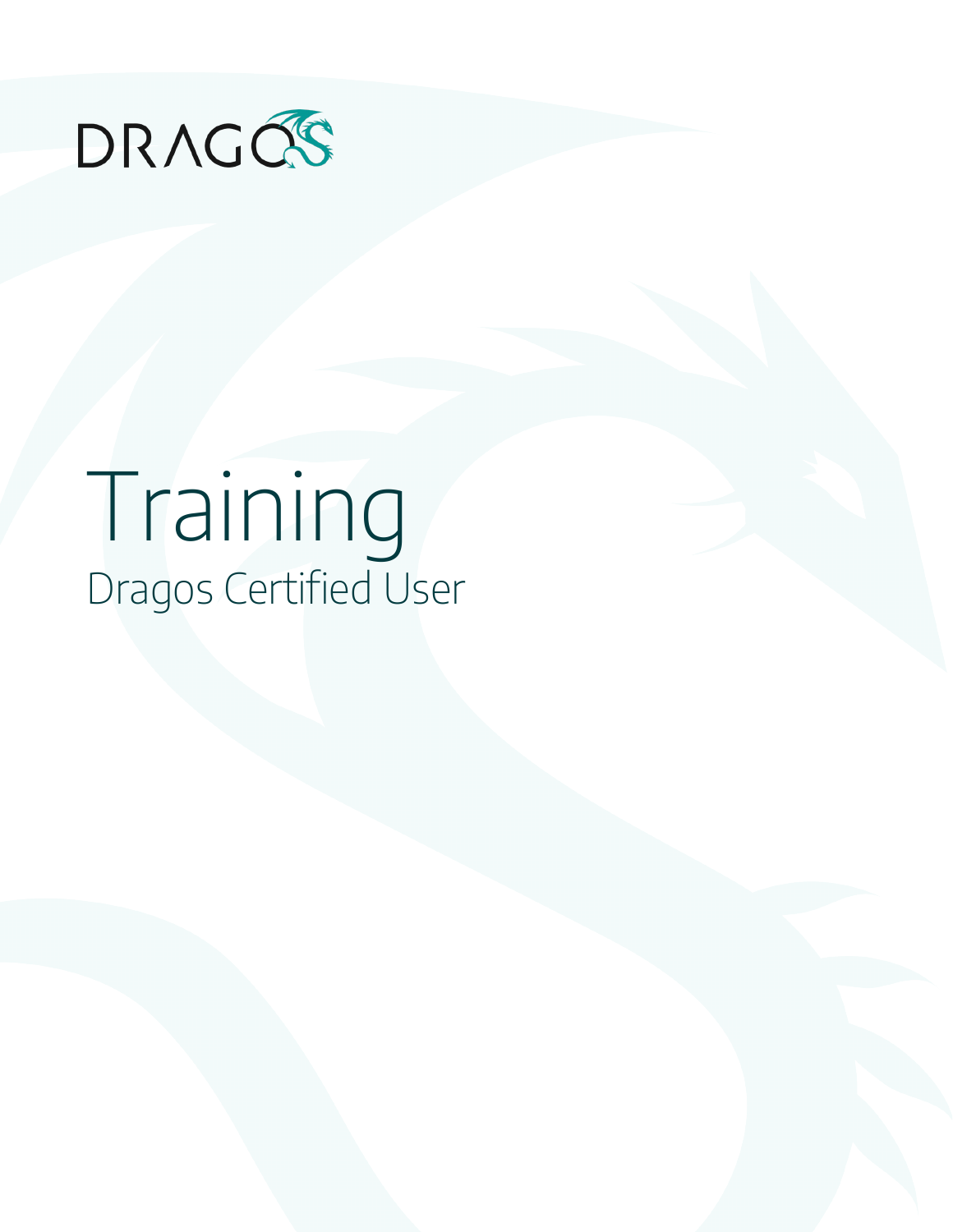

#### Proprietary Statement

This material constitutes proprietary and trade secret information and shall not be disclosed to any third party, nor used by the recipient except under the terms and conditions prescribed by Dragos, Inc.

#### Copyright Statement

Copyright © 2022 Dragos, Inc. All Right Reserved

#### Dragos Global Headquarters

1745 Dorsey Rd Suite R Hanover, Maryland 21076 (855)-372-4670 www.dragos.com

#### Customer Support Requests

https://portal.dragos.com/#/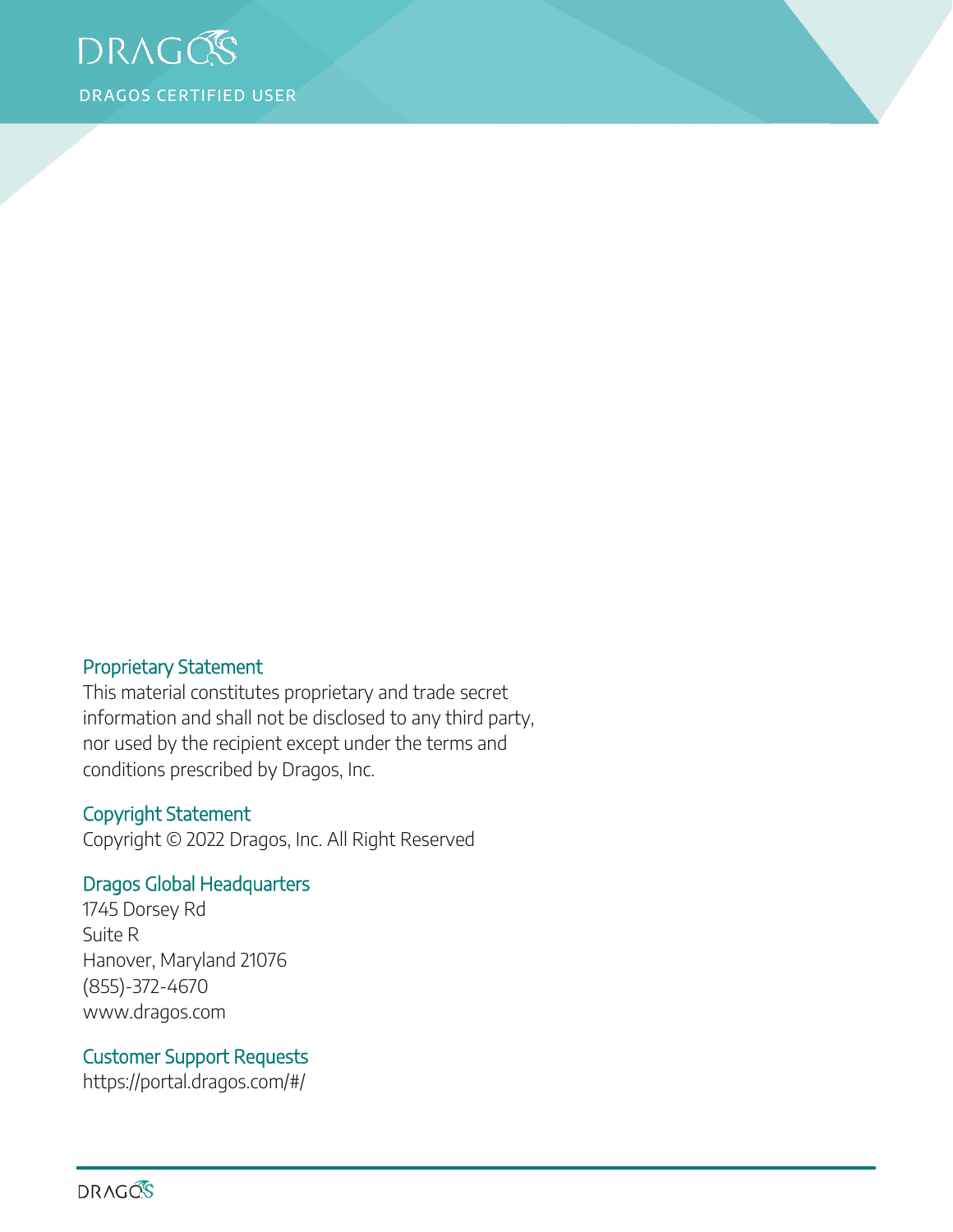

# Table of Contents

# <span id="page-2-0"></span>Objective

The Dragos Certified User course is a two-day, scenario-based, purpose-built training designed to take Dragos Platform users to the intermediate level. Students will analyze the core Dragos Platform Use Cases, learn how to enable them in their production environments, and increase the time-to-value of the Dragos Platform. At the conclusion of the course, students will be eligible to take the Dragos Certified User Exam, which, if passed, will award them the Dragos Certified User Certification. This certification can be used toward CLE hours and be proudly displayed on students' resumes and LinkedIn profiles.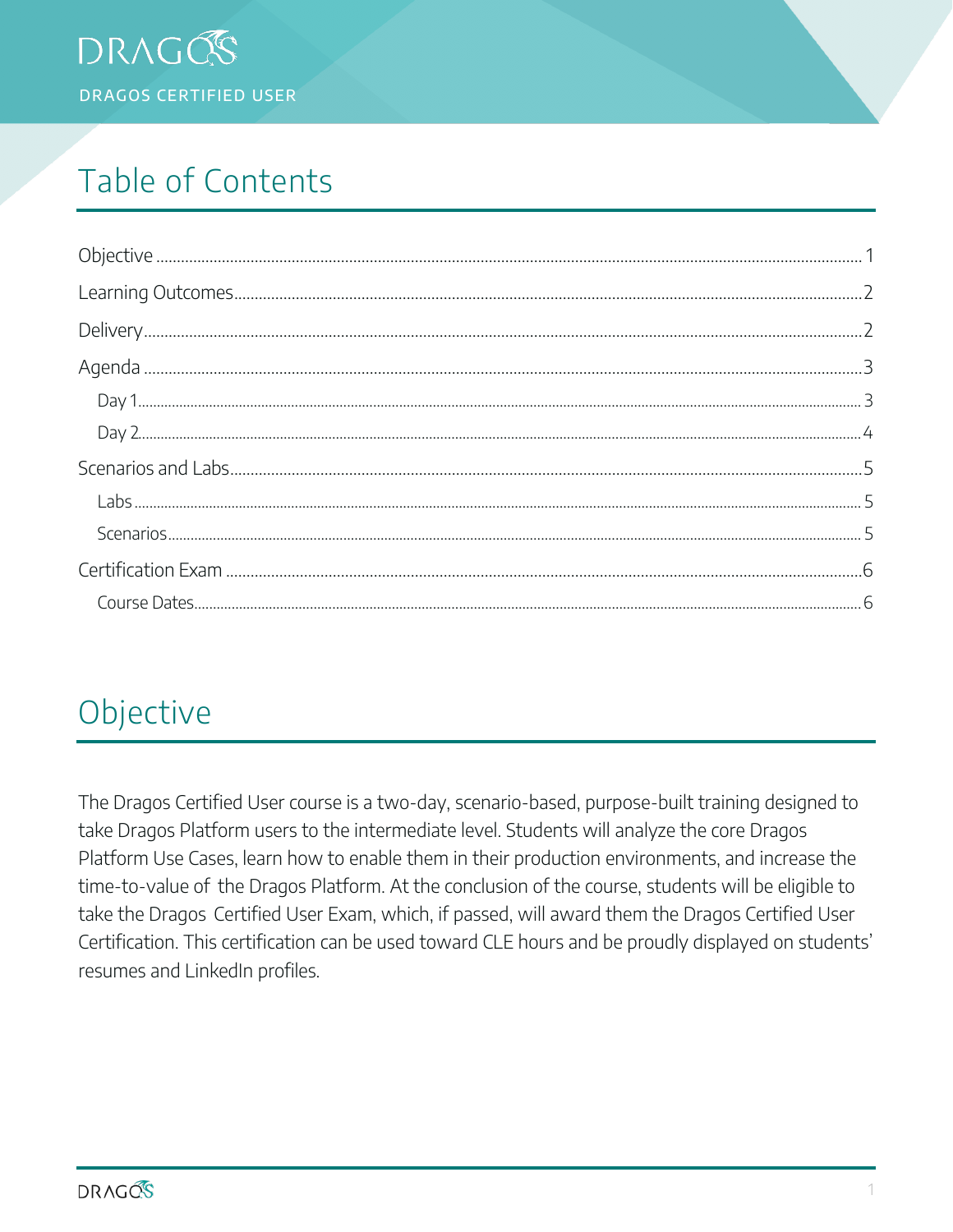# <span id="page-3-0"></span>Learning Outcomes

The Dragos Certified User course empowers users to utilize, operationalize, and report on the core use cases of the Dragos Platform. Upon completing this course, users will be able to:

- Assess the system health of the Dragos Platform
- Develop an asset inventory
- Perform asset enrichment
- Utilize behavior analytics for threat detection
- Gain visibility into operational technology and industrial control systems
- Perform vulnerability management using the Dragos CVSS re-scoring system
- Address and tune notifications
- Conduct basic threat hunting
- Discover evidence for incident response investigations
- Perform basic Platform system administration, tuning, and troubleshooting

### <span id="page-3-1"></span>**Delivery**

The Dragos Platform Certified User course is available in two formats:

- 1. Virtual ILT: A virtual instructor-led course conducted completely online. Offers reduced costs for attendees and flexibility of dates.
- 2. On Site: An in-person two-day instructor-led course where the instructor comes to you! This custom delivery can take place at your office or other location of your choice; or, at a Dragos Training Center. Dragos Training Centers are in:
	- Hanover, Maryland (Baltimore/Washington DC suburbs)
	- Houston, Texas
	- Dubai, UAE

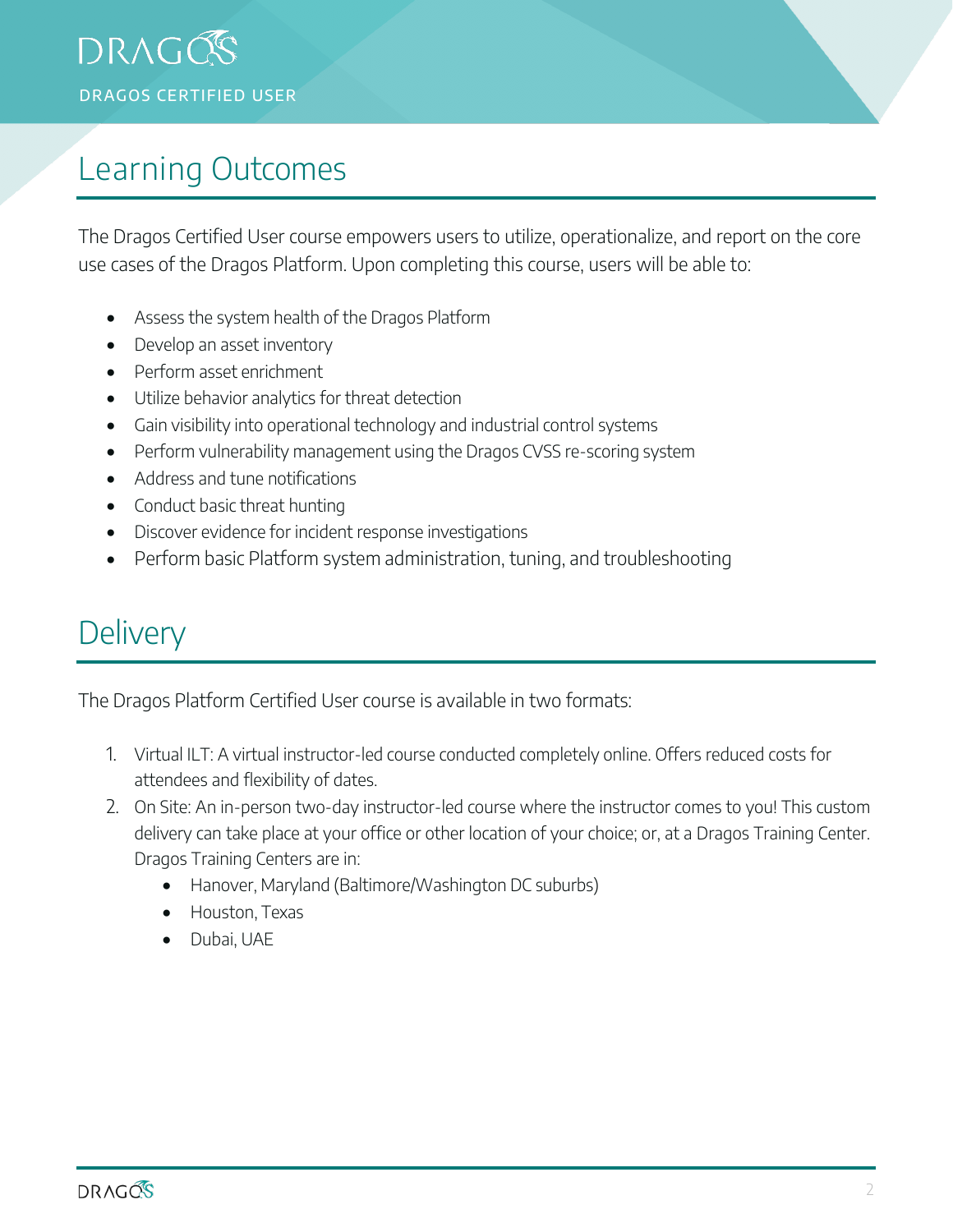### DRAGOS DRAGOS CERTIFIED USER

# <span id="page-4-0"></span>Agenda

### <span id="page-4-1"></span>Day 1

- Topic 1: Platform Benefits and Deployment
	- o Benefits
	- o Components and data flow
	- o Deployment
- Topic 2: Navigation and Dashboards
	- o Searching and filtering
	- o Dashboards
	- o Summary View vs. Application View
	- Topic 3: Asset Inventory Application
		- o Asset inventory
		- o Zones
		- o Asset filtering
		- o Asset Details
- Topic 4: Interactive Map Application
	- o Explore Map vs. Structured Map
	- o Grouping and viewing assets
	- o Baseline overlays
	- o Protocol communications
- Topic 5: Data Explorer Application
	- o Using query-focused data sets
	- o Using and viewing file metadata
	- o Packet captures using the task manager
- Topic 6: Notification Manager Application
	- o Managing notifications
	- o Creating and editing rules and cases
	- o Using and managing playbooks
	- o Monitoring detections
	- o Dragos detection model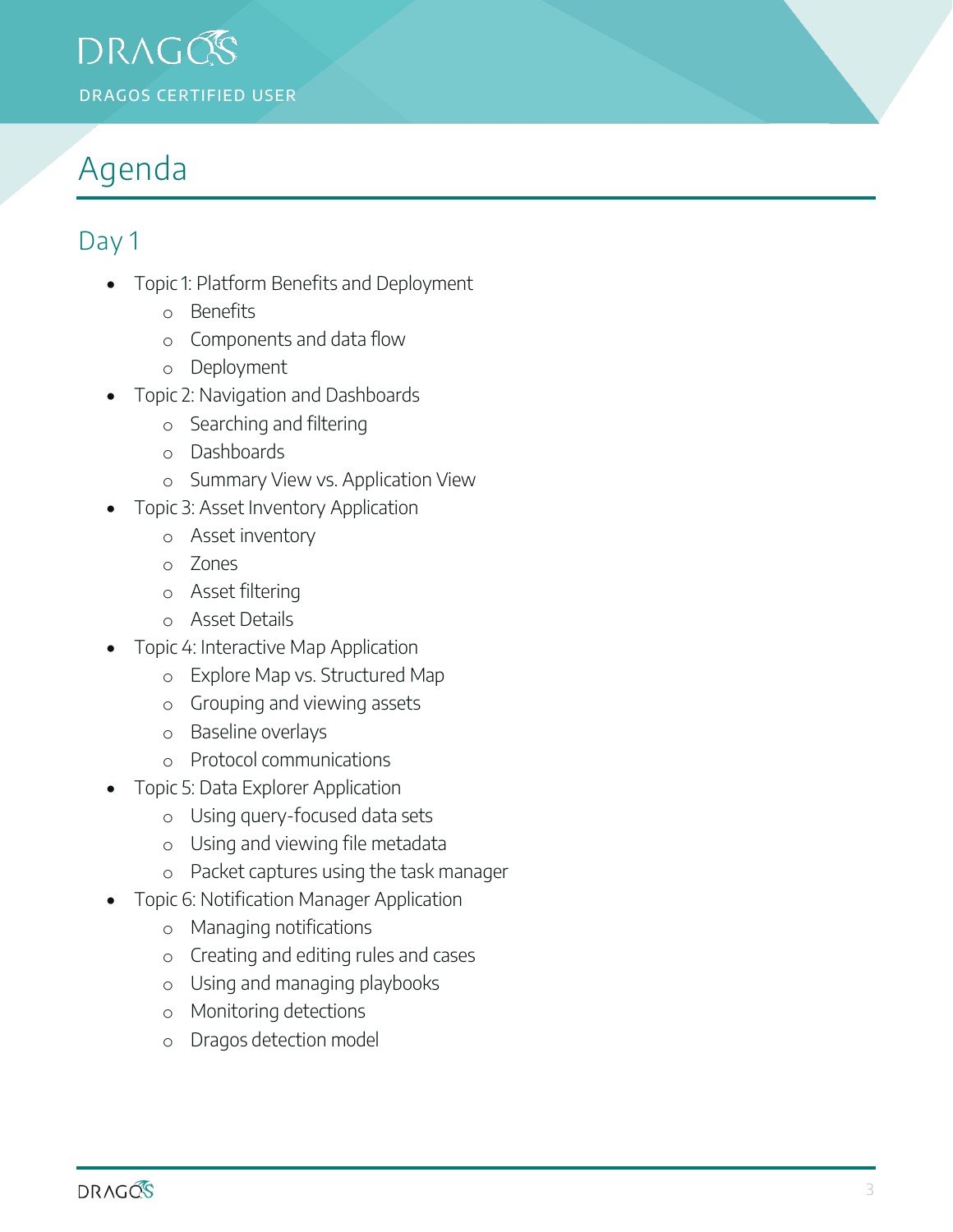

#### <span id="page-5-0"></span>Day 2

- Topic 7: Content Application
	- o Detections
	- o Characterizations
- Topic 8: Vulnerabilities Application
	- o Viewing and addressing vulnerabilities
	- Topic 9: Report Manager Application
		- o Report types
		- o Creating and managing asset inventory reports
		- o Creating and managing IOC reports
- Topic 10: Sensor Manager Application
	- o Sensor monitoring
	- o Network creation and sensor assignment
	- o Using knowledge packs
	- o Sensor health and status
- Topic 11: System Administration Application
	- o User management
	- o Email
	- o Audit logs
	- o System logs
	- o Baseline settings
- Topic 12: Log Search & Visualization
	- o Viewing data tables
	- o Creating dashboards
- Topic 13: Documentation and Resources
	- o Conclusion and Final Questions
	- o Certification Exam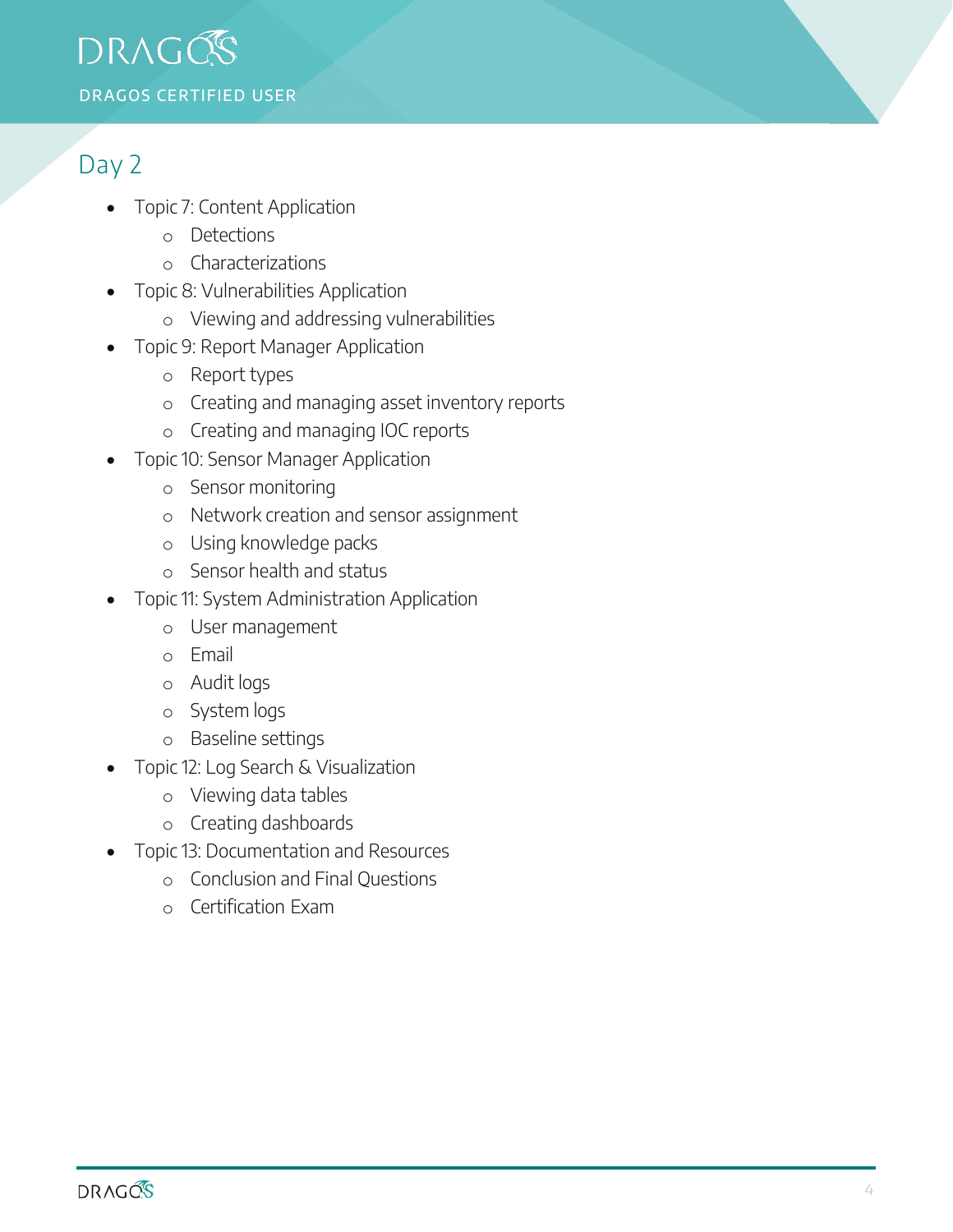DRAGOS DRAGOS CERTIFIED USER

### <span id="page-6-0"></span>Scenarios and Labs

Problem-solving and hands-on skills are essential to achieving the Dragos Certified User Certification. The Certified User course contains over a dozen labs and almost a half-dozen scenarios where students will apply and demonstrate the skills they've learned. These scenarios and labs are linked to the core Dragos Use Cases and essential to successful operation of the Platform.

#### <span id="page-6-1"></span>Labs

| <b>Getting Started</b>                   |
|------------------------------------------|
| Dashboard Application                    |
| <b>Asset Inventory Application</b>       |
| Explore Map                              |
| Zones and the Structured Map             |
| Query-focused Datasets (QFD) Application |
| Notification Manager Application         |
| <b>Notification Rules</b>                |
| <b>Content Manager Application</b>       |
| <b>Vulnerabilities Application</b>       |
| <b>Report Manager Application</b>        |
| <b>Sensor Manager Application</b>        |
| Health + Status Tab                      |
| <b>Administration Application</b>        |
| Log Search and Visualization Application |
|                                          |

#### <span id="page-6-2"></span>Scenarios

| Scenario 1 | <b>Crown Jewel Annotation</b>                      |  |  |
|------------|----------------------------------------------------|--|--|
| Scenario 2 | Hardware and Firmware Identification and Inventory |  |  |
| Scenario 3 | <b>Identifying New Assets</b>                      |  |  |
| Scenario 4 | <b>Tuning Notifications</b>                        |  |  |
| Scenario 5 | <b>Managing Vulnerabilities</b>                    |  |  |

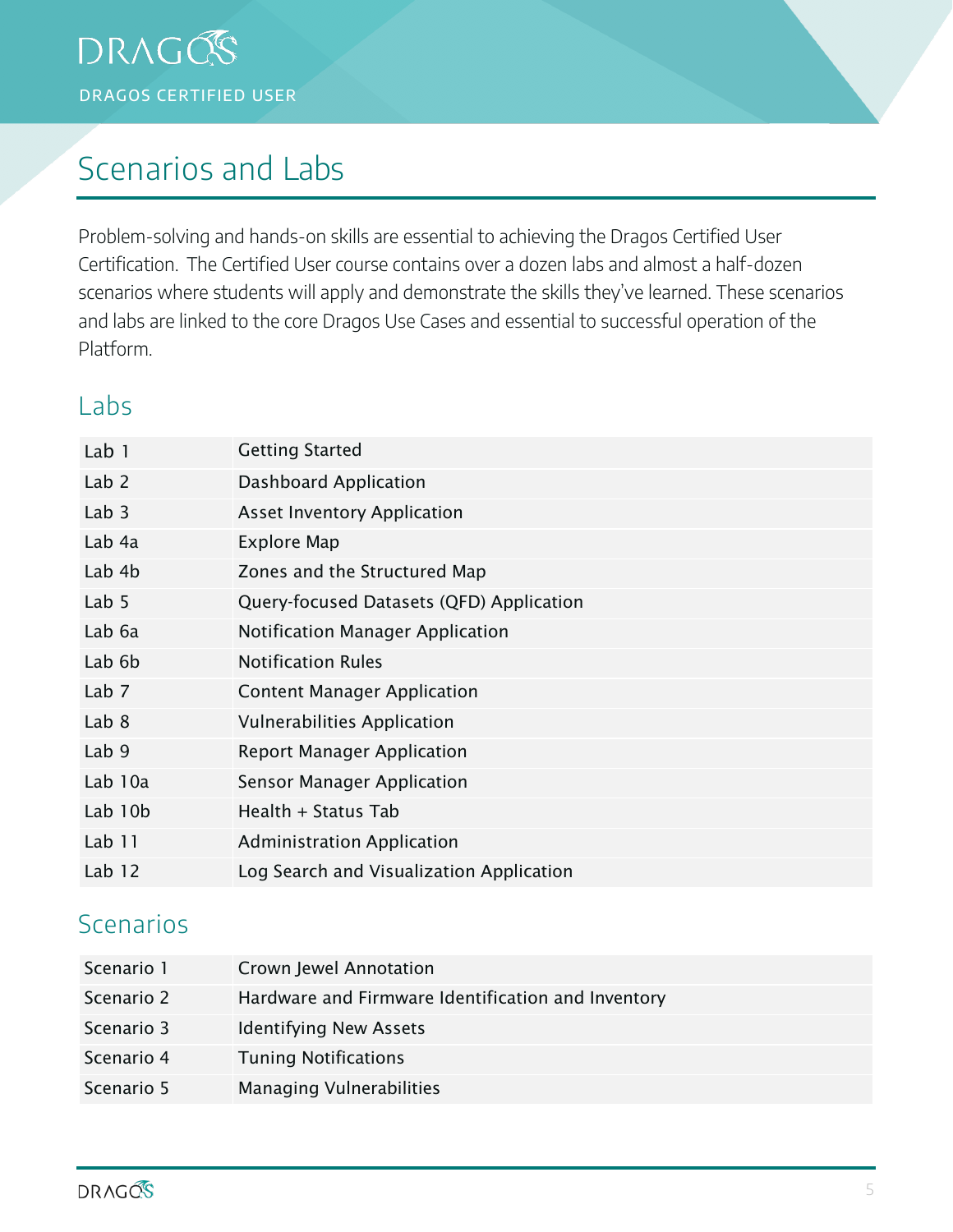# <span id="page-7-0"></span>Certification Exam

Upon successfully attending and completing all modules, students are eligible to sit for the Dragos Certified User Exam, a 50-question multiple choice exam that will test and confirm your Platform knowledge. The Exam is open book, has a time limit of 90 minutes, and requires an 80% to pass.

Those who successfully pass the Certified User Exam will achieve the Dragos Certified User Certification and become Dragos Certified Users. Certified Users will receive a certificate, a virtual badge, and early access to new Dragos information, training, and special user events.

#### <span id="page-7-1"></span>Course Dates

| Date               | <b>Time</b>   | Location             |
|--------------------|---------------|----------------------|
| <b>April 26-27</b> | $9 - 5 CST$   | Virtual              |
| May 10-11          | $9 - 5$ Local | In-Person, Dragos HQ |
| May 24-25          | $9 - 5 CST$   | Virtual              |
| <b>June 7-8</b>    | $9 - 5 CST$   | Virtual              |
| June 21-22         | $9 - 5$ Local | In-Person, Houston   |
| July 12-13         | $9 - 5 CST$   | Virtual              |
| <b>July 26-27</b>  | $9 - 5 CST$   | Virtual              |
| Aug 9-10           | $9 - 5$ Local | In-Person, Chicago   |
| Sep 13-14          | $9 - 5 CST$   | Virtual              |
| Sep 27-28          | $9 - 5$ Local | In-Person, SoCal     |